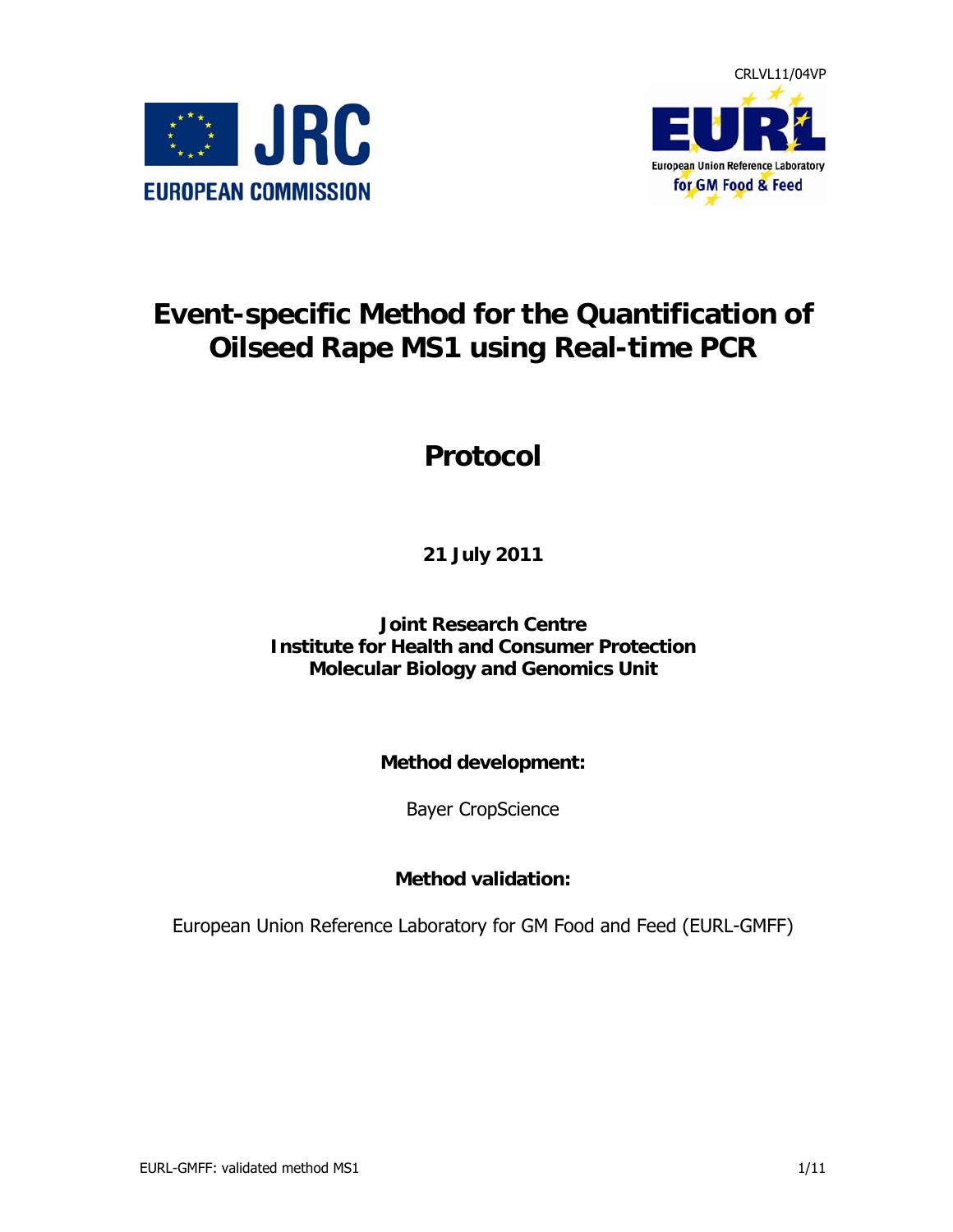Drafted by Marco Mazzara (scientific officer)

**Report Review** 

1) D. Plan

2) M. Querci

Scientific and technical approval M. Mazzara (scientific officer)

Compliance to EURL Quality System S. Cordeil (quality manager)

Authorization to publish G. Van den Eede (head of MBG Unit)

# **Address of contact laboratory:**

European Commission, Joint Research Centre (JRC) Institute for Health and Consumer Protection (IHCP) Molecular Biology and Genomics Unit European Union Reference Laboratory for GM Food and Feed Via E. Fermi 2749, I-21027 Ispra (VA) - Italy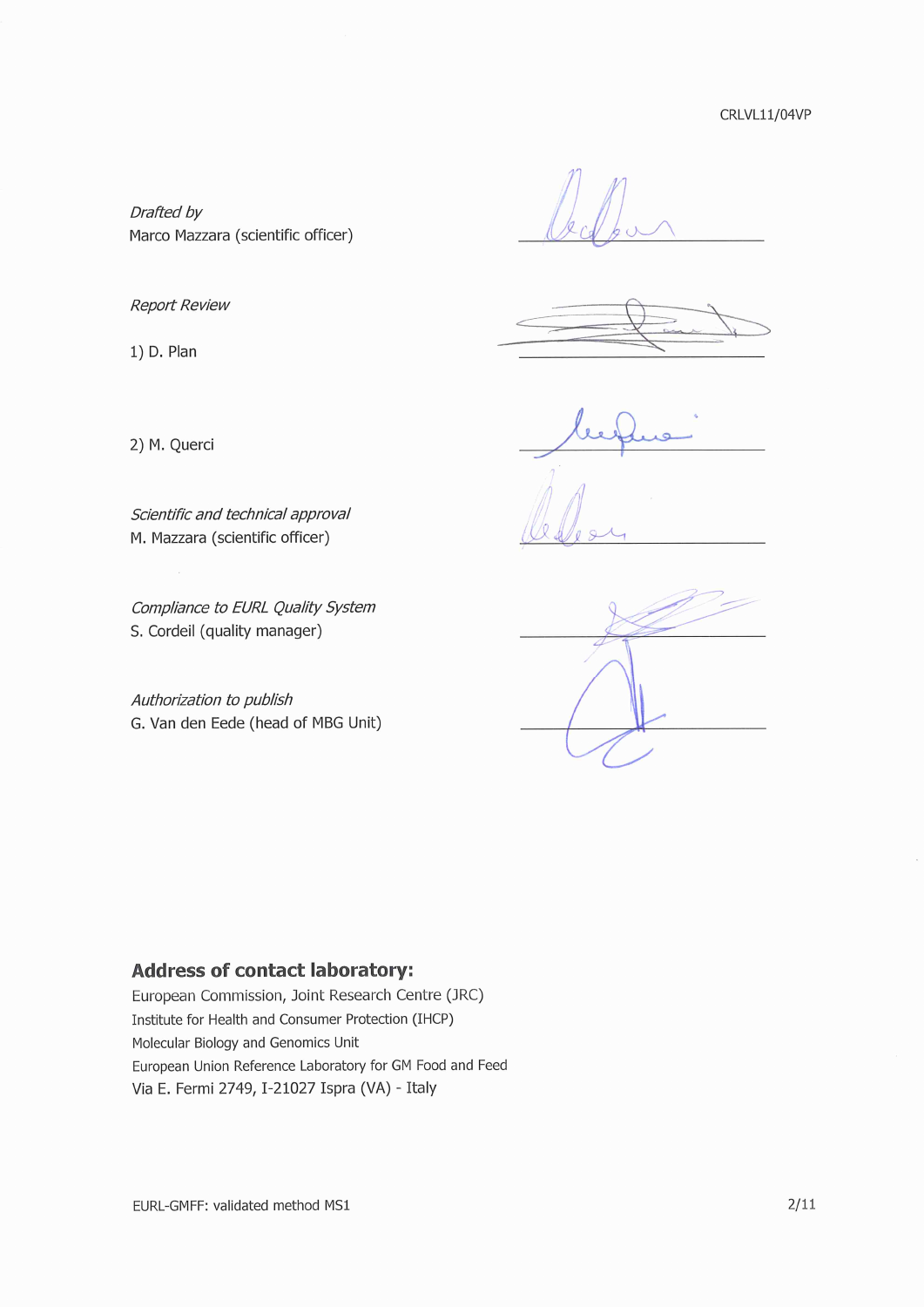# **Content**

|                          | 1. GENERAL INFORMATION AND SUMMARY OF THE METHODOLOGY4 |
|--------------------------|--------------------------------------------------------|
|                          |                                                        |
|                          |                                                        |
|                          |                                                        |
| 3.1<br>3.2<br>3.3<br>3.4 |                                                        |
|                          |                                                        |
| 4.1<br>4.2<br>4.3        |                                                        |
|                          |                                                        |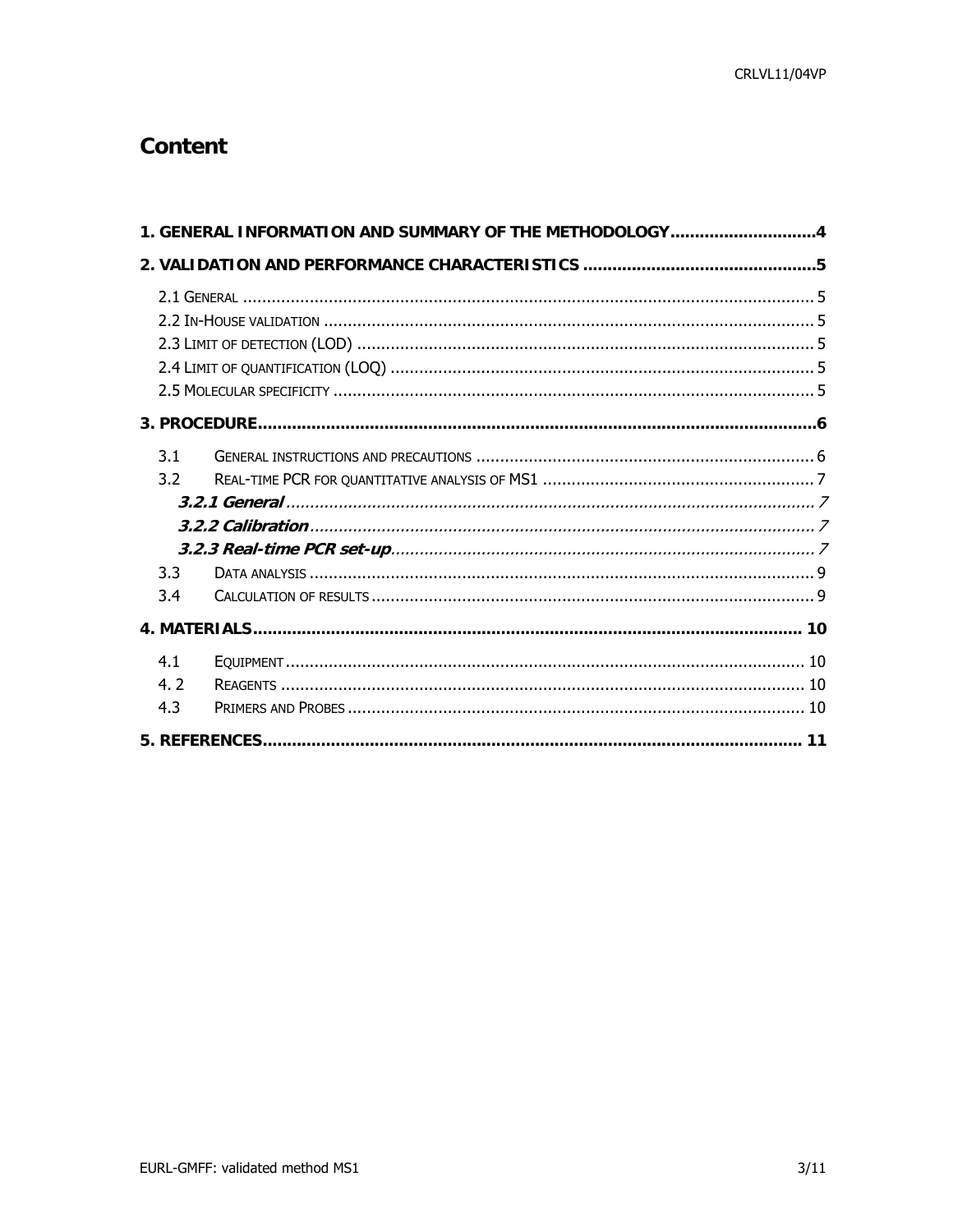# <span id="page-3-0"></span>**1. General information and summary of the methodology**

This protocol describes an event-specific quantitative real-time PCR procedure for the determination of the relative content of event MS1 DNA to total oilseed rape (OSR) DNA in a sample.

The PCR assay was optimised for the use in real-time PCR instruments for plastic reaction vessels. Glass capillaries are not recommended for the buffer composition described in this method.

Template DNA extracted by means of suitable methods should be tested for quality and quantity prior to use in the PCR assay. Tests for the presence of PCR inhibitors (e.g. monitor run of diluted series, use of DNA spikes) are recommended.

The TaqMan<sup>®</sup> real-time PCR method was developed to determine the amount of DNA of the event MS1 relative to the total oilseed rape (OSR) DNA present in a sample. The real-time PCR method was optimized for use in an ABI Prism® 7700 sequence detection system.

For the detection of event MS1, a 187 bp fragment of the integration region at the 3'-insert-toplant junction is amplified using specific primers. PCR products are measured at each cycle (realtime) by means of a target-specific oligonucleotide probe labelled with two fluorescent dyes: FAM (6-carboxyfluorescein) as a reporter dye at its 5' end and TAMRA (6 carboxytetramethyilrhodamine) as a quencher dye at its 3′ end.

For relative quantification of MS1, an oilseed rape-specific reference system amplifies a 101 bp fragment of the endogenous gene *cruciferin A* gene (*cruA*) using specific primers and a *cruA* specific probe labelled with VIC and TAMRA as described above.

The measured fluorescence signal passes a threshold value after a certain number of cycles. This threshold cycle is called the "Ct" value. For quantifying the event MS1 DNA in a test sample, the normalised ΔCt values of the calibration samples are used to calculate, by linear regression, a standard curve ΔCt-formula. The normalised ΔCt values of the unknown samples are measured and, by means of the regression formula, the relative amount of MS1 event DNA is estimated.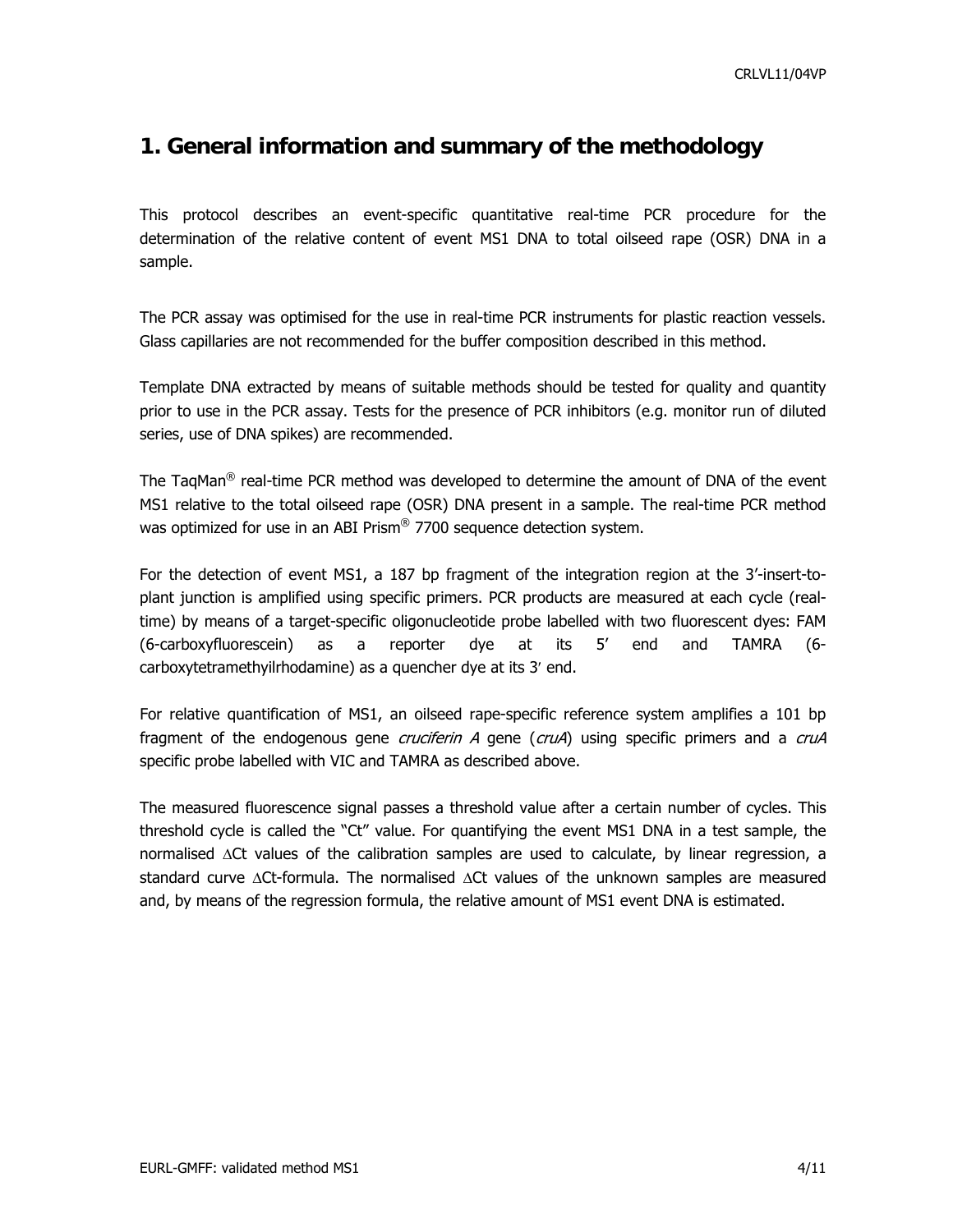# <span id="page-4-0"></span>**2. Validation and performance characteristics**

## **2.1 General**

The method was optimised for suitable DNA extracted from oilseed rape seeds, grains or leaves.

The precision and trueness of the method were tested through an in-house validation study using DNA samples at different GM contents.

## **2.2 In-House validation**

The method was validated in-house by the EURL-GMFF. The study was undertaken performing eight real-time PCR runs on ABI 7900HT and eight further runs on ABI Prism<sup>®</sup> 7700.

The samples contained MS1 oilseed rape genomic DNA at five GM contents, ranging from 0.15% to 3.30%.

Each test sample was analyzed twice in triplicate per PCR run. The two replicates of each GM level (six wells) were analyzed on the same PCR plate with both amplification systems. A total of 16 replicates (each replicate being the average of three wells per amplification system) were analysed to compute the validation metrics and evaluate method performance.

A detailed validation report can be found at <http://gmo-crl.jrc.ec.europa.eu/statusofdoss.htm>

# **2.3 Limit of detection (LOD)**

According to the method developer, the relative LOD of the method is at least 0.045% in 200 ng of total oilseed rape DNA. The relative LOD was not assessed in the in-house validation. The lowest relative GM content included in the study was 0.15 %.

# **2.4 Limit of quantification (LOQ)**

According to the method developer, the relative LOQ of the method is at least 0.09 % in 200 ng of total oilseed rape DNA. The lowest relative GM content of the target sequence included in the inhouse validation was 0.15 %.

#### **2.5 Molecular specificity**

According to the method developer, the method exploits a unique DNA sequence of the recombination region between the insert and the plant genome. The sequence is specific to MS1 event and thus imparts event-specificity to the method.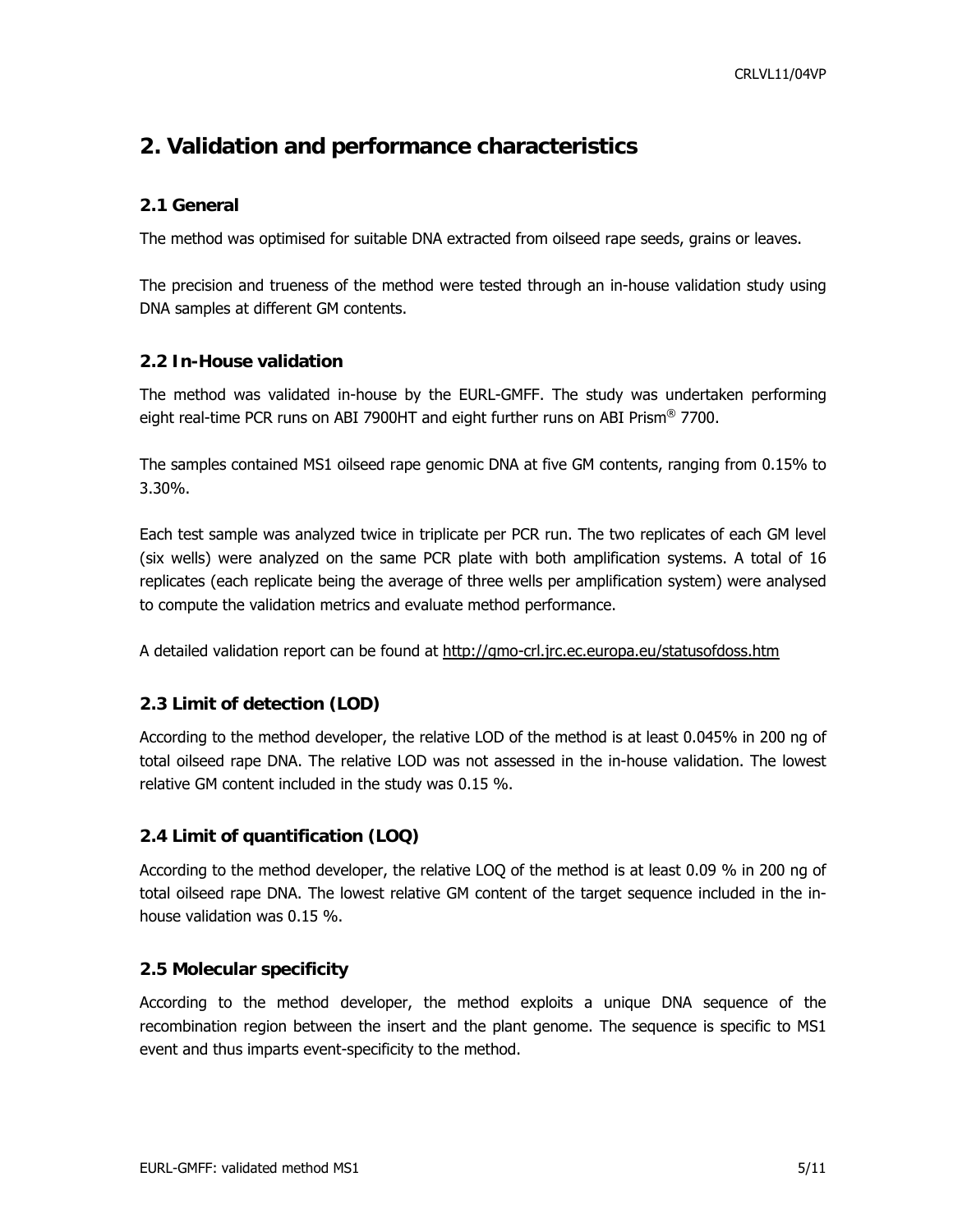<span id="page-5-0"></span>The specificity of the event-specific assay was assessed by the applicant in duplicated end-point PCR tests at 35 cycles against 20 ng of genomic DNA extracted from plant materials containing: rice LLRICE62; oilseed rape MS1, MS8, RF1, RF2, RF3, Topas 19/2, T45; soybean A2704-12 and GTS 40-3-2; cotton LLCotton25; maize T25, MON810, Bt11, Bt176, GA21,NK603 and CBH351.

None of the GM lines tested in duplicate experiment, except the positive control MS1, yielded detectable amplicons in ethidium bromide stained agarose gel electrophoresis.

# **3. Procedure**

## **3.1 General instructions and precautions**

- The procedures require experience working under sterile conditions
- Laboratory organization, e.g. "flow direction" during PCR-setup, should follow international guidelines, e.g. ISO 24276:2006.
- PCR-reagents should be stored and handled in a separate room and freezer where no nucleic acids (with exception of PCR primers or probes) or DNA degrading or modifying enzymes have been handled previously. All handling of PCR reagents and controls requires dedicated equipment, especially pipettes.
- All the equipment used should be sterilised prior to use and any residue of DNA should be removed. All material used (e.g. vials, containers, pipette tips, etc.) should be suitable for PCR and molecular biology applications; it should be DNase-free, DNA-free, sterile and unable to adsorb protein or DNA.
- Filter pipette tips protected against aerosol should be used.
- Powder-free gloves should be used and changed frequently.
- Laboratory benches and equipment should be cleaned periodically with 10% sodium hypochlorite solution (bleach).
- Pipettes should be checked regularly for precision and calibrated, if necessary.
- All handling steps unless specified otherwise should be carried out at  $0 4$  °C.
- In order to avoid repeated freeze/thaw cycles aliquots should be prepared.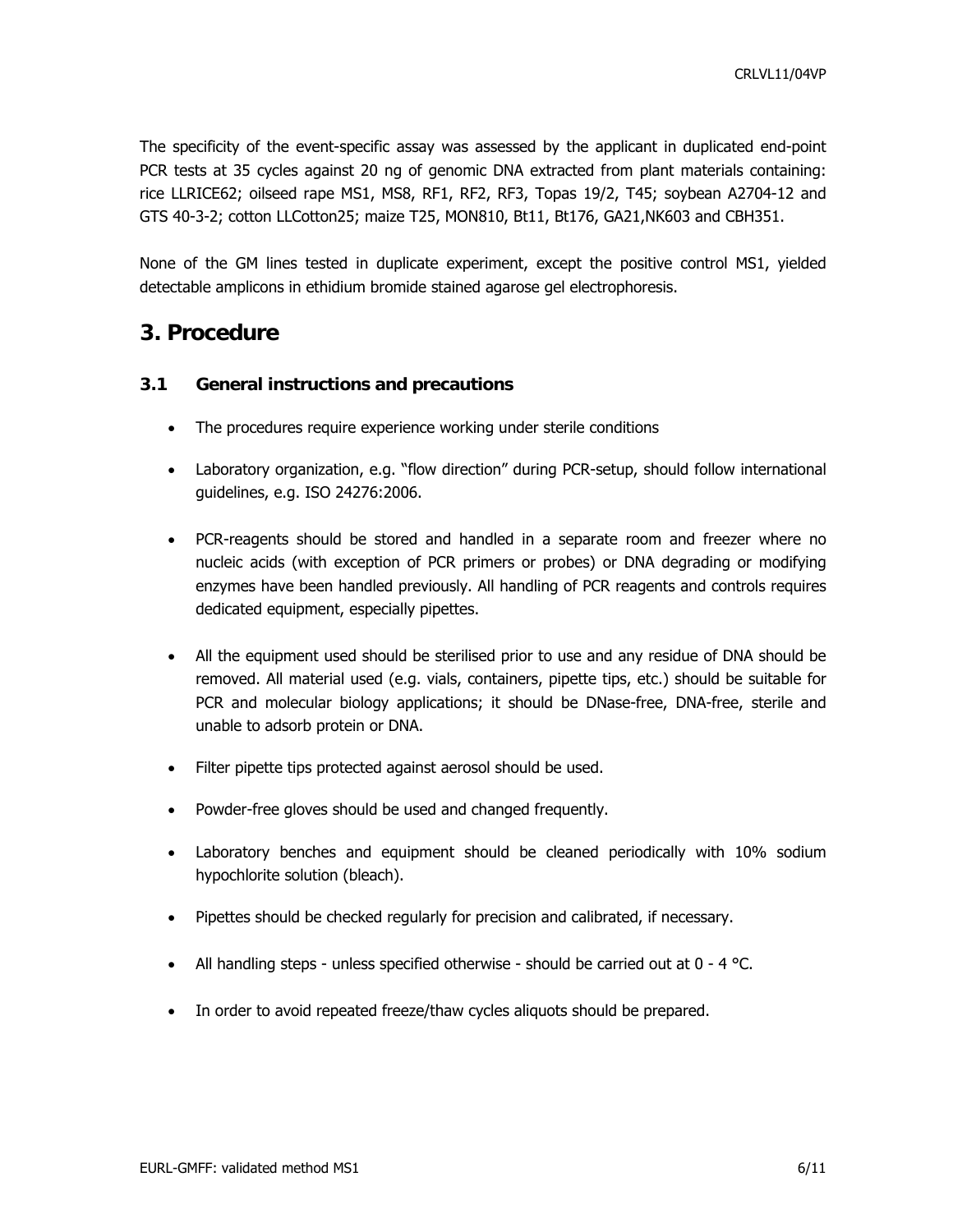# <span id="page-6-0"></span>**3.2 Real-time PCR for quantitative analysis of MS1**

## **3.2.1 General**

The PCR set-up for the taxon specific target sequence ( $cruA$ ) and for the GMO (MS1 event) target sequence is carried out in separate vials. Multiplex PCR (using differential fluorescent labels for the probes) has not been tested or validated.

The use of maximum 200 ng of template DNA per reaction well is recommended.

The method is developed for a total volume of 25 µL per reaction mixture with the reagents as listed in Table 1 and Table 2.

## **3.2.2 Calibration**

The calibration curve consists of five samples containing various percentages of MS1 DNA in a total amount of 200 ng oilseed rape DNA (5 μL per reaction well at 40 ng/μL). The GM content of the standard samples ranges from 3.60% to 0.09% (GM% calculated considering the 1C value for oilseed rape genome as  $1.15$  pg)  $^{(1)}$ .

A calibration curve is produced by plotting the ΔCt values of calibration samples against the logarithm of the respective GM % contents; the slope (a) and the intercept (b) of the calibration curve  $(y = ax + b)$  are then used to calculate the mean GM % content of the blind samples based on their normalized ∆Ct values.

#### **3.2.3 Real-time PCR set-up**

- 1. Thaw, mix gently and centrifuge the required amount of components needed for the run. Keep thawed reagents at 1-4°C on ice.
- 2. To prepare the amplification reaction mixtures add the following components (Tables 1 and 2) in two reaction tubes (one for MS1 assay and the other for the  $\alpha uA$  assay) on ice in the order mentioned below (except DNA).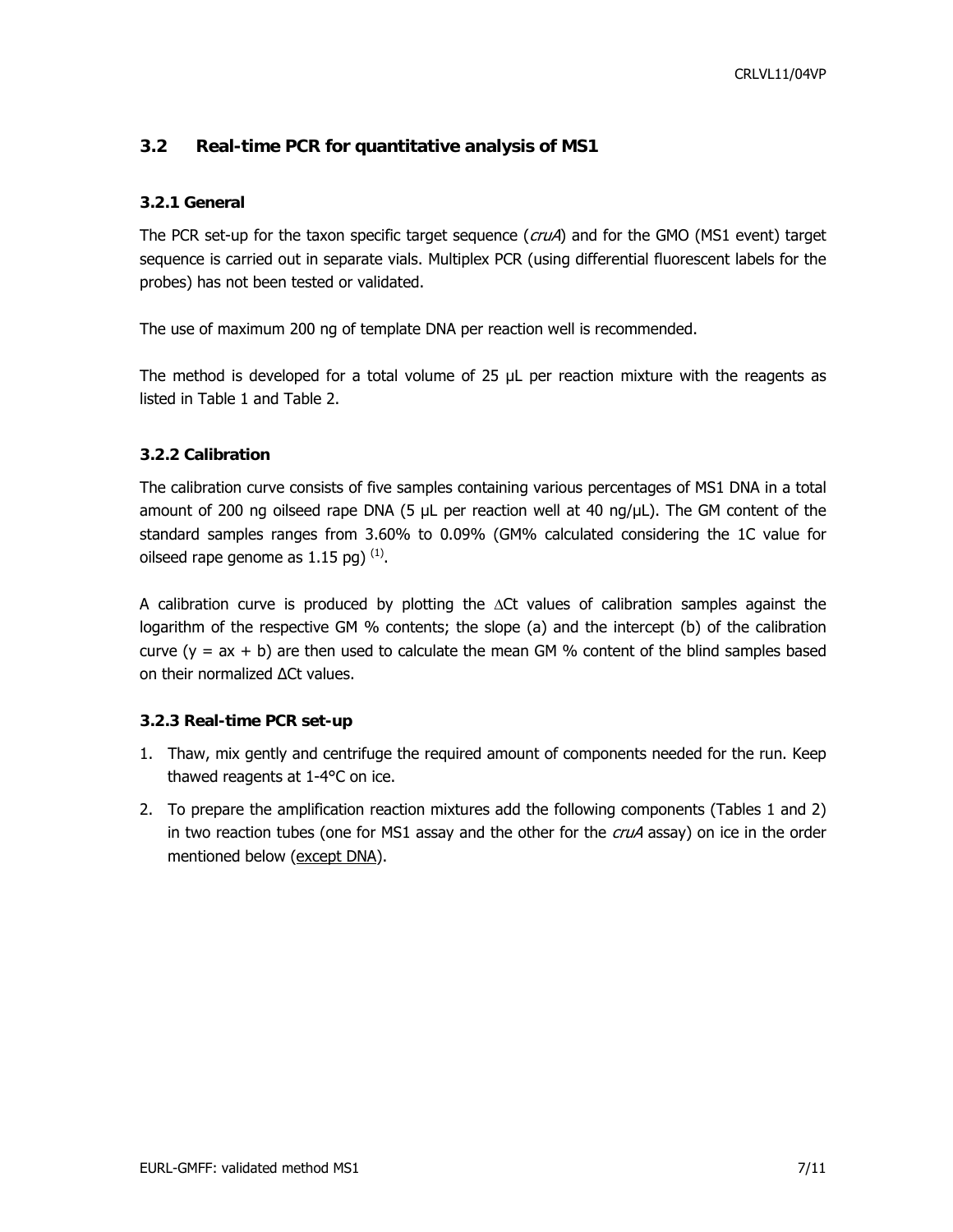| Component                                         |              | <b>Final concentration</b> | uL/reaction |
|---------------------------------------------------|--------------|----------------------------|-------------|
| TaqMan <sup>®</sup> Universal PCR Master Mix (2x) |              | 1x                         | 12.5        |
| MDB510- primer forward                            | $(10 \mu M)$ | 200 nM                     | 0.50        |
| $MDB511 - primer reverse$                         | $(10 \mu M)$ | 200 nM                     | 0.50        |
| TM003 TaqMan <sup>®</sup> probe                   | $(10 \mu M)$ | 200 nM                     | 0.50        |
| Nuclease free water                               |              | #                          | 6.00        |
| Template DNA (max 200 ng)                         |              | #                          | 5           |
| Total reaction volume:                            |              |                            | 25          |

Table 1. Amplification reaction mixture in the final volume/concentration per reaction well for the cruA reference assay

Table 2. Amplification reaction mixture in the final volume/concentration per reaction well for the MS1 assay

| Component                                         | <b>Final concentration</b> | µL/reaction |
|---------------------------------------------------|----------------------------|-------------|
| TaqMan <sup>®</sup> Universal PCR Master Mix (2x) | 1x                         | 12.5        |
| MLD025 primer forward $(10 \mu M)$                | 400 nM                     | 1.00        |
| MDB175 primer reverse $(10 \mu M)$                | 400 nM                     | 1.00        |
| TM030 TagMan <sup>®</sup> probe (10 µM)           | 200 nM                     | 0.50        |
| Nuclease free water                               | #                          | 5           |
| Template DNA (max 200 ng)                         | #                          | 5           |
| Total reaction volume:                            |                            | 25          |

- 3. Mix gently and centrifuge briefly.
- 4. Prepare two reaction tubes (one for the MS1 and one for the *cruA* master mixes) for each DNA sample to be tested (standard curve samples, unknown samples and control samples).
- 5. Add to each reaction tube the correct amount of master mix (e.g. 20  $\mu$ L x 3 = 60  $\mu$ L master mix for three PCR repetitions). Add to each tube the correct amount of DNA (e.g. 5  $\mu$ L x 3 = 15 µL DNA for three PCR repetitions). Vortex each tubes for approx. 10 sec. This step is mandatory to reduce to a minimum the variability among the repetitions of each sample.
- 6. Spin down the tubes in a microcentrifuge. Aliquot 25 µL in each well. Seal the reaction plate with optical cover or optical caps. Centrifuge the plate at low speed (e.g. approximately 250 x  $g$ for 1 minute at 4 °C to room temperature) to spin down the reaction mixture.
- 7. Place the plate into the instrument.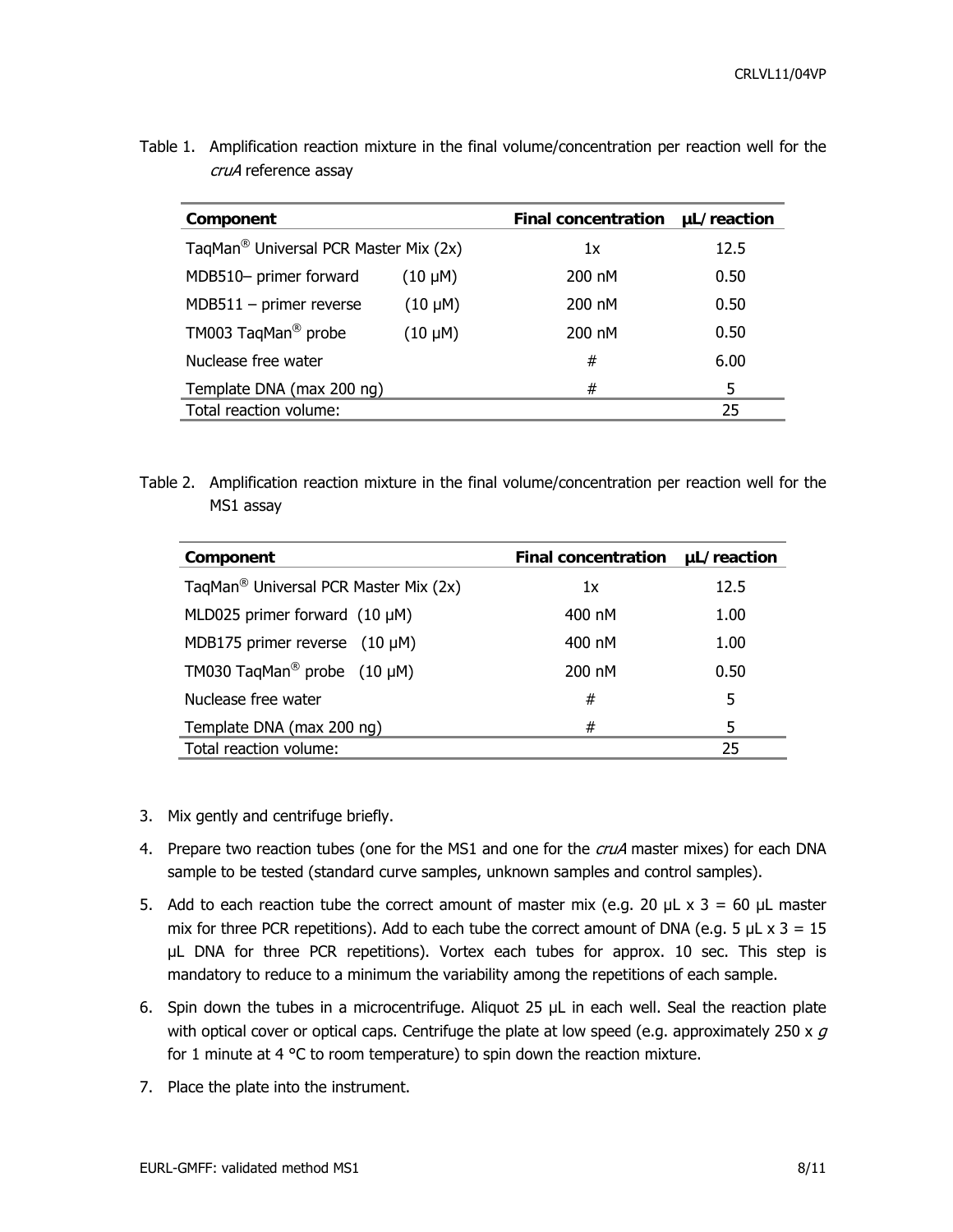<span id="page-8-0"></span>8. Run the PCR with cycling conditions described in Table 3.

| <b>Step</b> | <b>Stage</b>         |                          | T °C  | Time<br>(sec) | <b>Acquisition</b> | <b>Cycles</b> |
|-------------|----------------------|--------------------------|-------|---------------|--------------------|---------------|
|             | <b>UNG</b>           |                          | 50 °C | 120           | No                 |               |
| 2           | Initial denaturation |                          | 95 °C | 600           | No                 |               |
|             | Denaturation         | 95 °C                    | 15    | No            |                    |               |
| 3           | Amplification        | Annealing &<br>Extension | 60 °C | 60            | Yes                | 45            |

Table 3. Cycling program for MS1 and cruA

# **3.3 Data analysis**

After the real-time PCR, analyse the run following the procedure below:

a) Set the threshold: display the amplification curves of one assay (e.g. MS1) in logarithmic mode. Locate the threshold line in the area where the amplification profiles are parallel (exponential phase of PCR) and where there is no "fork effect" between repetitions of the same sample. Press the "update (or apply)" button to ensure changes affect Ct values. Switch to the linear view mode by clicking on the Y axis of the amplification plot, and check that the threshold previously set falls within the geometric phase of the curves.

b) Set the baseline: determine the cycle number at which the threshold line crosses the first amplification curve and set the baseline three cycles before that value (e.g. earliest  $Ct = 25$ , set the baseline crossing at  $Ct = 25 - 3 = 22$ ).

c) Save the settings.

d) Repeat the procedure described in a) and b) on the amplification plots of the other system (e.g. cruA assay).

e) Save the settings and export all the data into an Excel file for further calculations.

# **3.4 Calculation of results**

After having defined a threshold value within the logarithmic phase of amplification as described above, the instrument's software calculates the Ct value for each reaction.

The standard  $\Delta$ Ct curve is generated by plotting the  $\Delta$ Ct values measured for the calibration points against the logarithm of the GM % content, and by fitting a linear regression line into these data.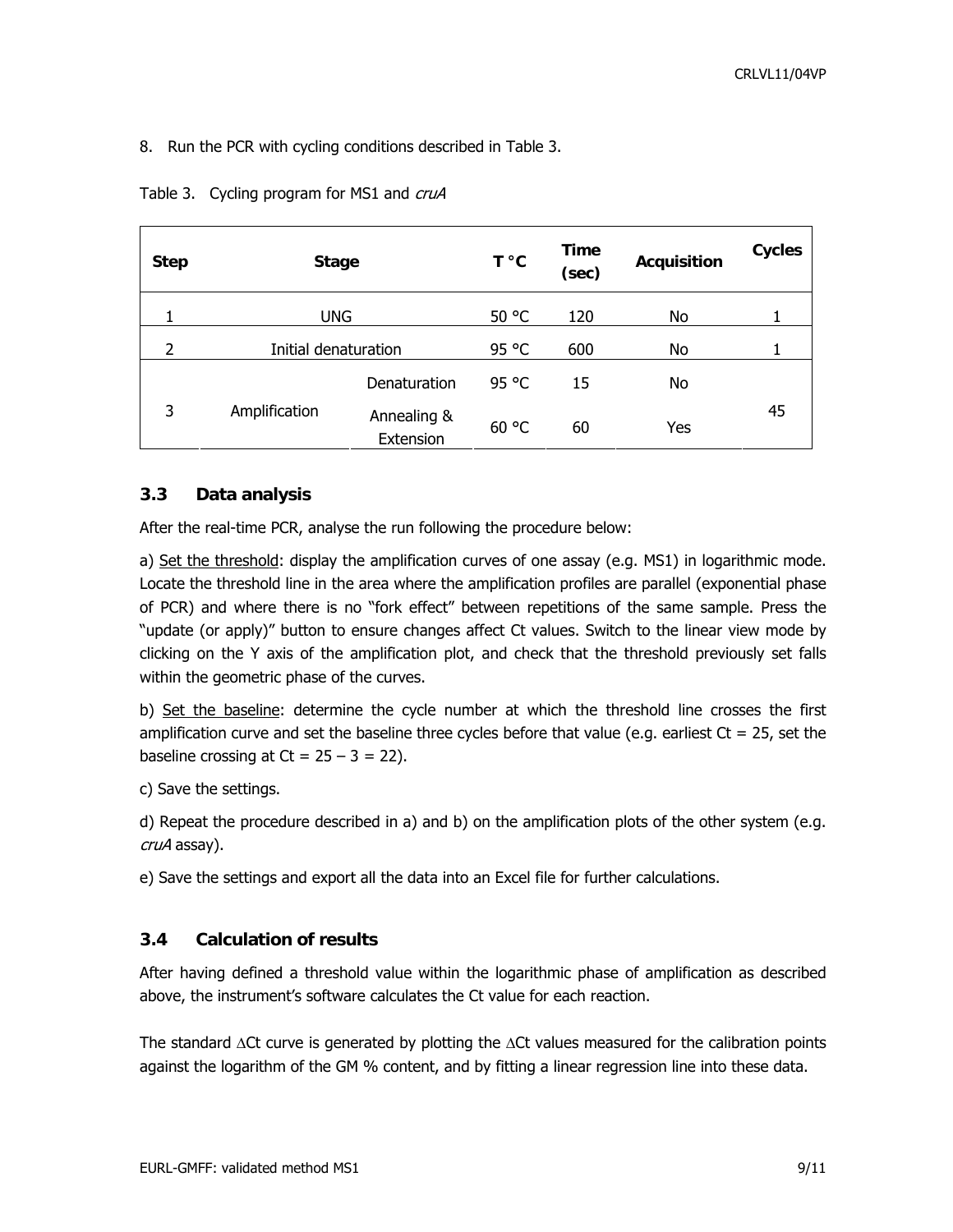<span id="page-9-0"></span>Thereafter, the standard ΔCt curve regression formula is used to estimate the relative amount (%) of MS1 event in the unknown samples of DNA.

# **4. Materials**

# **4.1 Equipment**

- Real-time PCR instrument for plastic reaction vessels (glass capillaries are not recommended for the described buffer composition)
- Plastic reaction vessels suitable for real-time PCR instrument (enabling undisturbed fluorescence detection)
- Software for run analysis (mostly integrated in the software of the real-time PCR instrument)
- Microcentrifuge
- Micropipettes
- Vortex
- Rack for reaction tubes
- 0.2/1.5/2.0 mL reaction tubes

#### **4. 2 Reagents**

- TaqMan<sup>®</sup> Universal PCR Master Mix (2x), Applied Biosystems Cat. 4304437
- Nuclease free water

# **4.3 Primers and Probes**

| <b>Name</b>                     | Oligonucleotide DNA Sequence (5' to 3')                           |  |
|---------------------------------|-------------------------------------------------------------------|--|
| MS1                             |                                                                   |  |
| $MLDO25 - primer forward$       | 5'- ACG CTG CGG ACA TCT ACA TT-3'                                 |  |
| MDB175 primer reverse           | $5'$ - CTA GAT CGG AAG CTG AAG ATG G $-3'$                        |  |
| TM030 TaqMan <sup>®</sup> probe | FAM 5'- CTC ATT GCT GAT CCA CCT AGC CGA CTT -3'<br><b>TAMRA</b>   |  |
| cruA                            |                                                                   |  |
| $MDB510 - primer forward$       | 5' - GGC CAG GGT TTC CGT GAT-3'                                   |  |
| $MDB511 - primer reverse$       | 5' - CCG TCG TTG TAG AAC CAT TGG -3'                              |  |
| TM003 TaqMan <sup>®</sup> probe | VIC 5'- AGT CCT TAT GTG CTC CAC TTT CTG GTG CA-3'<br><b>TAMRA</b> |  |